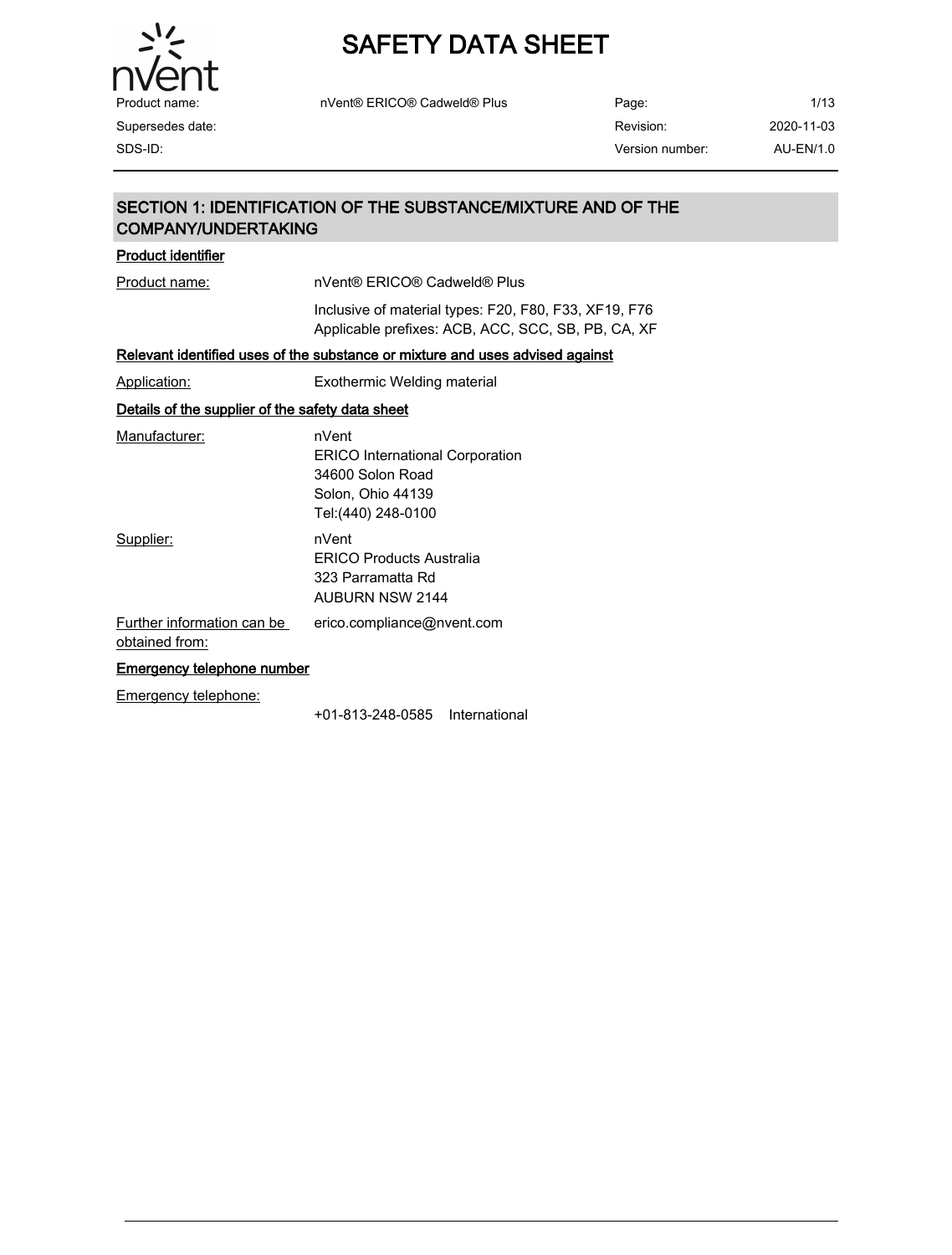| Product name:    | nVent® ERICO® Cadweld® Plus | Page:           | 2/13       |
|------------------|-----------------------------|-----------------|------------|
| Supersedes date: |                             | Revision:       | 2020-11-03 |
| SDS-ID: .        |                             | Version number: | AU-EN/1.0  |

#### SECTION 2: HAZARDS IDENTIFICATION

#### Classification of the substance or mixture

WHS: WHS: Acute toxicity – oral – Category 4 Acute toxicity - inhalation - Category 4 Serious eye damage/eye irritation - Category 1

#### Label elements



|                    | <b>DANGER</b>                                                                                                                                                                                                                                                                                                                                                                                                                                                                                                                                                                      |
|--------------------|------------------------------------------------------------------------------------------------------------------------------------------------------------------------------------------------------------------------------------------------------------------------------------------------------------------------------------------------------------------------------------------------------------------------------------------------------------------------------------------------------------------------------------------------------------------------------------|
| Contains:          | Dicopper oxide (25-85%)                                                                                                                                                                                                                                                                                                                                                                                                                                                                                                                                                            |
| H302               | Harmful if swallowed.                                                                                                                                                                                                                                                                                                                                                                                                                                                                                                                                                              |
| H332               | Harmful if inhaled.                                                                                                                                                                                                                                                                                                                                                                                                                                                                                                                                                                |
| H318               | Causes serious eye damage.                                                                                                                                                                                                                                                                                                                                                                                                                                                                                                                                                         |
|                    |                                                                                                                                                                                                                                                                                                                                                                                                                                                                                                                                                                                    |
| P <sub>260</sub>   | Do not breathe dust/fume                                                                                                                                                                                                                                                                                                                                                                                                                                                                                                                                                           |
| P280               | Wear eye protection and gloves.                                                                                                                                                                                                                                                                                                                                                                                                                                                                                                                                                    |
| P301 + P312        | IF SWALLOWED: Call a POISON CENTER or doctor/physician if you feel unwell.                                                                                                                                                                                                                                                                                                                                                                                                                                                                                                         |
| P305 + P351 + P338 | IF IN EYES: Rinse cautiously with water for several minutes. Remove contact<br>lenses, if present and easy to do. Continue rinsing.                                                                                                                                                                                                                                                                                                                                                                                                                                                |
| P310               | Immediately call a POISON CENTER or doctor/physician.                                                                                                                                                                                                                                                                                                                                                                                                                                                                                                                              |
| P <sub>273</sub>   | Avoid release to the environment.                                                                                                                                                                                                                                                                                                                                                                                                                                                                                                                                                  |
|                    | Additional information is listed in the safety data sheet.                                                                                                                                                                                                                                                                                                                                                                                                                                                                                                                         |
| Other hazards      |                                                                                                                                                                                                                                                                                                                                                                                                                                                                                                                                                                                    |
| PBT/vPvB:          | This product does not contain any PBT or vPvB substances.                                                                                                                                                                                                                                                                                                                                                                                                                                                                                                                          |
| Other:             | Dust may form explosive mixture with air. Improper use of the product or<br>inadequate preparation of the conductors, moulds or surroundings can result in<br>aggressive reactions. Self-propagating high temperature reaction will occur if<br>heated above ignition temperature. Generates molten metal in excess of 2000°C,<br>slag and dense, dusty smoke. The molten product can cause serious burns.<br>Inhalation of powder or fumes may cause metal fume fever. Exposure to reaction<br>by-products: See point 8.<br>Very toxic to aquatic life with long lasting effects. |

### SECTION 3: COMPOSITION/INFORMATION ON INGREDIENTS

#### **Mixtures**

Only classified substances above threshold limits or substances with an exposure limit are shown.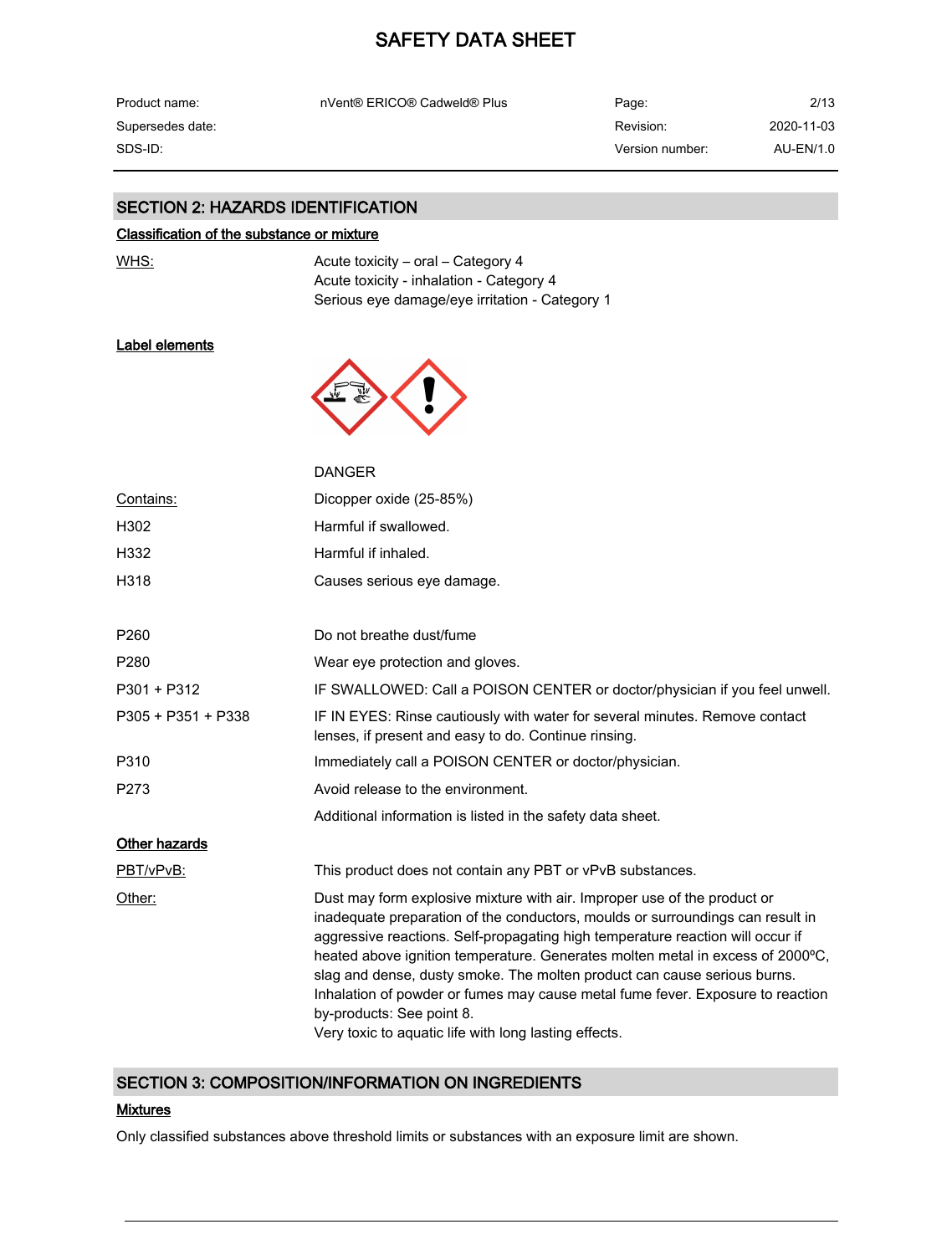| Product name:    | nVent® ERICO® Cadweld® Plus | Page:           | 3/13       |
|------------------|-----------------------------|-----------------|------------|
| Supersedes date: |                             | Revision:       | 2020-11-03 |
| SDS-ID:          |                             | Version number: | AU-EN/1.0  |

WHS:

| $\frac{9}{6}$ : | CAS-No.:  | EC No.:   | <b>REACH Reg.</b><br><u>No:</u> | Chemical name:                                                      | Hazard<br>classification:                                                                                                   | Notes: |
|-----------------|-----------|-----------|---------------------------------|---------------------------------------------------------------------|-----------------------------------------------------------------------------------------------------------------------------|--------|
| 25-85           | 1317-39-1 | 215-270-7 | $\overline{\phantom{a}}$        | Dicopper oxide                                                      | Acute Tox. 4; H302<br>Acute Tox. 4; H332<br>Eye Dam. 1; H318<br><b>Aquatic Acute</b><br>1;H400<br>Aquatic Chronic<br>1,H410 |        |
| $1 - 30$        | 1317-38-0 | 215-269-1 | $\overline{\phantom{a}}$        | Copper oxide                                                        | <b>Aquatic Acute</b><br>1;H400<br>Aquatic Chronic<br>1;H410                                                                 |        |
| $1 - 30$        | 7440-50-8 | 231-159-6 | $\overline{\phantom{a}}$        | Copper                                                              | <b>Aquatic Acute</b><br>1;H400<br>Aquatic Chronic<br>3;H412                                                                 |        |
| $5 - 10$        | 7429-90-5 | 231-072-3 | $\overline{\phantom{a}}$        | Aluminium powder (stabilised)                                       | Flam. Sol. 1;H228<br>Water-react.<br>2;H261<br>Skin Irrit. 2;H315<br>Eye Irrit. 2;H319<br>STOT SE 3;H335                    |        |
| $1 - 5$         | 7789-75-5 | 232-188-7 | $\overline{\phantom{a}}$        | Calcium fluoride                                                    |                                                                                                                             | #      |
| $1 - 5$         | 7440-31-5 | 231-141-8 | $\overline{\phantom{a}}$        | Tin                                                                 |                                                                                                                             | #      |
| Notes:          |           |           |                                 | #: The substance has been assigned an exposure limit.               |                                                                                                                             |        |
| References:     |           |           |                                 | The full text for all hazard statements is displayed in section 16. |                                                                                                                             |        |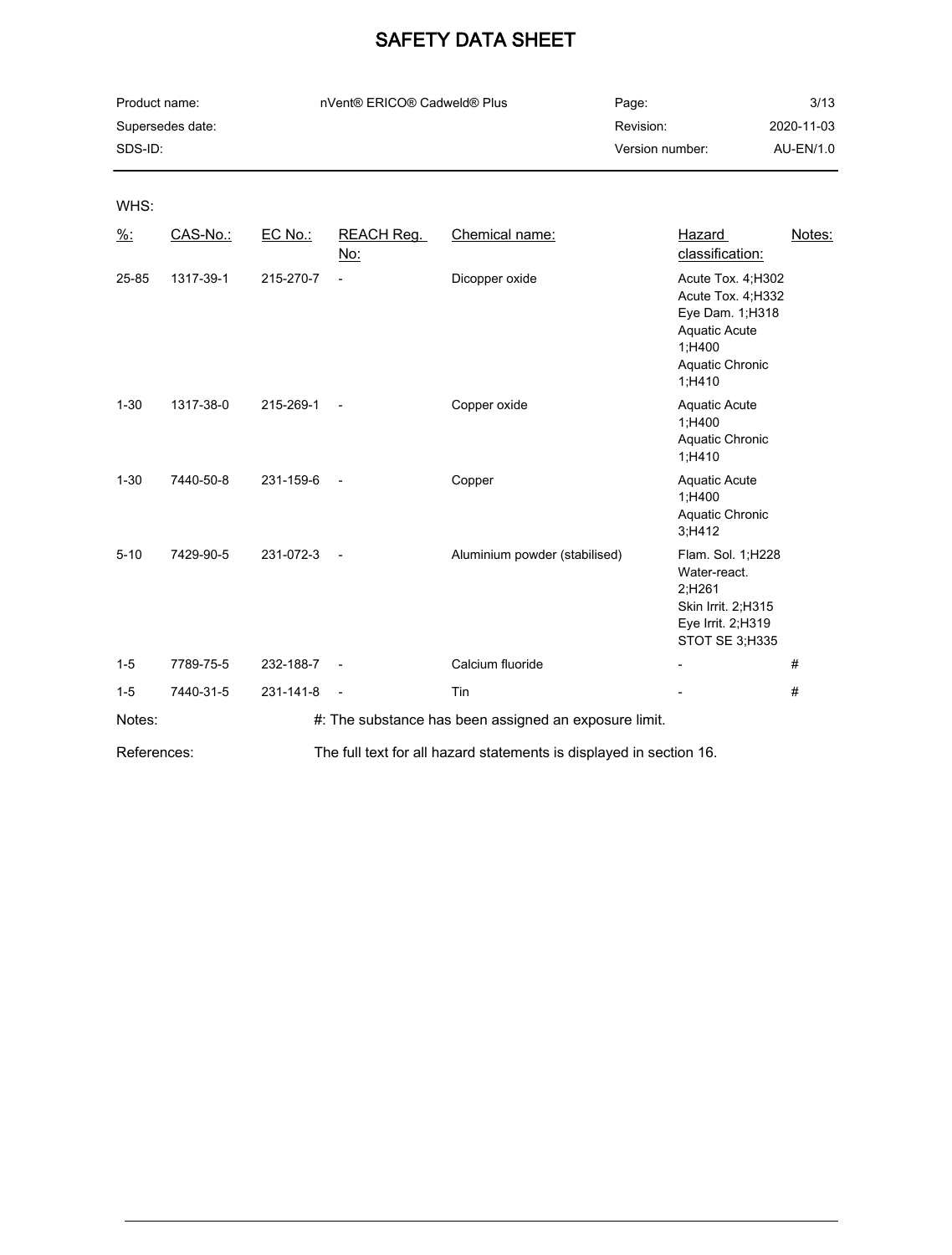| Product name:    | nVent® ERICO® Cadweld® Plus | Page:           | 4/13       |
|------------------|-----------------------------|-----------------|------------|
| Supersedes date: |                             | Revision:       | 2020-11-03 |
| SDS-ID:          |                             | Version number: | AU-EN/1.0  |

### SECTION 4: FIRST AID MEASURES

#### Description of first aid measures

Molten product will cause skin burns and if in contact with eyes while in a molten state may cause serious damage.

| Inhalation:       | Inhalation of welding fumes/Dust inhalation: Move into fresh air and keep at rest.<br>In case of persistent throat irritation or coughing: Seek medical attention and<br>bring these instructions.                                            |
|-------------------|-----------------------------------------------------------------------------------------------------------------------------------------------------------------------------------------------------------------------------------------------|
| Skin contact:     | Remove contaminated clothes and rinse skin thoroughly with water. If material is<br>hot, treat for thermal burns and get immediate medical attention.                                                                                         |
| Eye contact:      | Dust in the eyes: Do not rub eye. Immediately flush with plenty of water for at<br>least 15 minutes. Remove any contact lenses and open eyelids widely. If irritation<br>persists: Seek medical attention and bring along these instructions. |
| Ingestion:        | Immediately rinse mouth and drink plenty of water. Keep person under<br>observation. If person becomes uncomfortable seek hospital and bring these<br>instructions.                                                                           |
|                   | Most important symptoms and effects, both acute and delayed                                                                                                                                                                                   |
| Symptoms/effects: | Inhalation of powder or fumes may cause metal fume fever. Symptoms like<br>headache, fatigue and nausea may appear. See section 11 for more detailed<br>information on health effects and symptoms.                                           |

## Indication of any immediate medical attention and special treatment needed

Medical attention/treatments: Burns (in contact with molten metal, slag or hot equipment): Flush with water immediately. While flushing, remove clothes which do not adhere to affected area. Call an ambulance. Continue flushing during transport to hospital.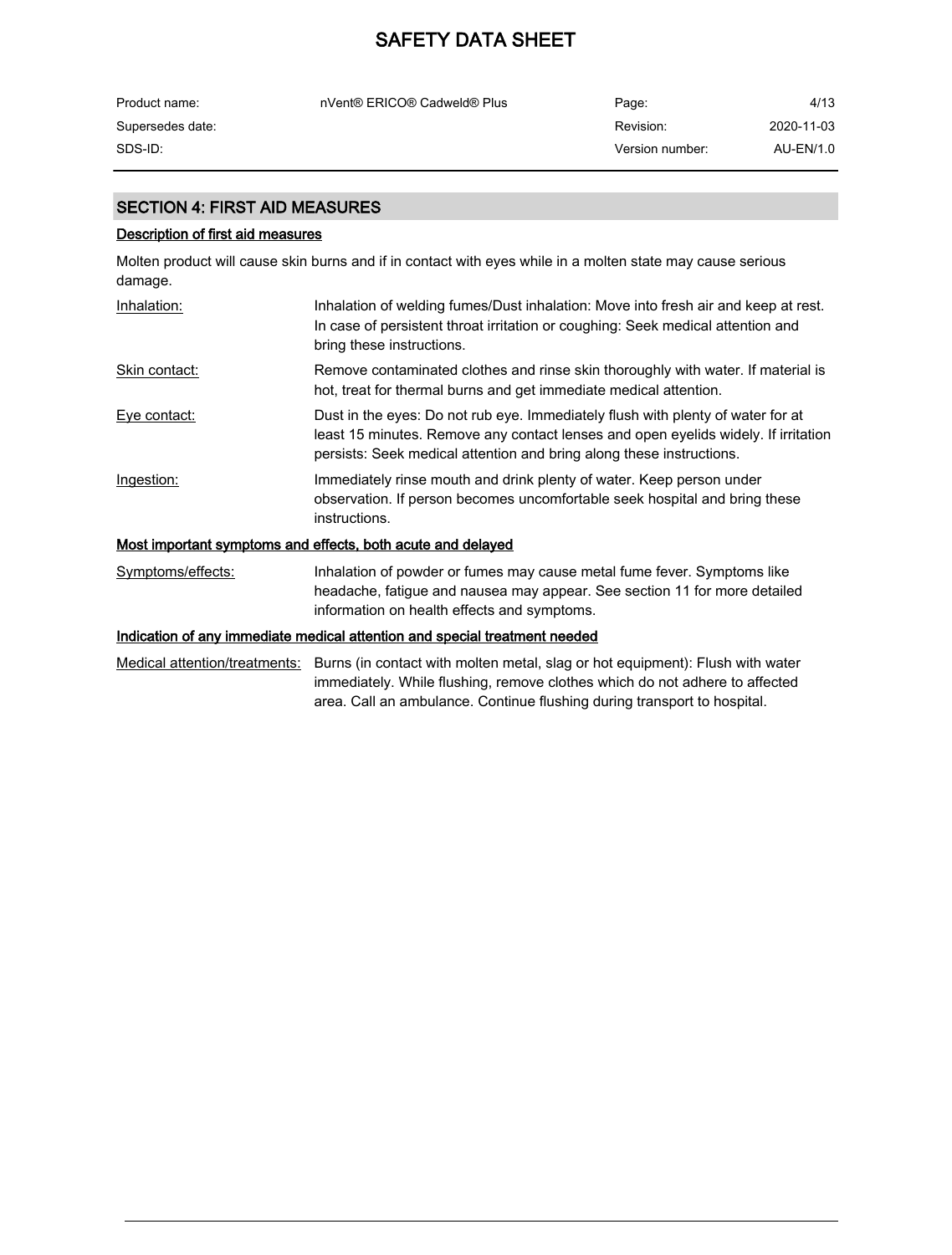| Product name:                           | nVent® ERICO® Cadweld® Plus                                                                                                                                               | Page:           | 5/13       |
|-----------------------------------------|---------------------------------------------------------------------------------------------------------------------------------------------------------------------------|-----------------|------------|
| Supersedes date:                        |                                                                                                                                                                           | Revision:       | 2020-11-03 |
| SDS-ID:                                 |                                                                                                                                                                           | Version number: | AU-EN/1.0  |
|                                         |                                                                                                                                                                           |                 |            |
| <b>SECTION 5: FIREFIGHTING MEASURES</b> |                                                                                                                                                                           |                 |            |
| <b>Extinguishing media</b>              |                                                                                                                                                                           |                 |            |
| Extinguishing media:                    | Extinguish with dry sand and/or flood with large amounts of water.                                                                                                        |                 |            |
|                                         | Extinguishing media which are not suitable: Hand water buckets or hand storage<br>pumps. Molten metal contact with water can cause small pockets of superheated<br>steam. |                 |            |
|                                         | Use fire-extinguishing media appropriate for surrounding materials.                                                                                                       |                 |            |

#### Special hazards arising from the substance or mixture

Specific hazards: During fire, gases hazardous to health may be formed. Ignition temperature: >950°C In the event that the packaging materials are ignited, the immediate and direct application of large quantities of water will effectively eliminate the spread of fire to the surrounding areas. The ignition of the packaging materials may, in rare cases, lead to ignition. Direct application of a continuous heavy stream of water is recommended. Ignition of large quantities of exothermic materials may result in large volumes of dense smoke. Advice for firefighters Protective equipment for fire- Selection of respiratory protection for fire fighting: follow the general fire fighters: precautions indicated in the workplace.

#### SECTION 6: ACCIDENTAL RELEASE MEASURES

#### Personal precautions, protective equipment and emergency procedures

| Personal precautions:                                       | Avoid inhalation of dust. Do not breathe fumes. Avoid contact with skin and eyes.<br>Follow precautions for safe handling described in this safety data sheet.                                                                                                                                                            |  |  |
|-------------------------------------------------------------|---------------------------------------------------------------------------------------------------------------------------------------------------------------------------------------------------------------------------------------------------------------------------------------------------------------------------|--|--|
|                                                             | Remove sources of ignition. Ventilate well.                                                                                                                                                                                                                                                                               |  |  |
| <b>Environmental precautions</b>                            |                                                                                                                                                                                                                                                                                                                           |  |  |
| Environmental<br>precautions:                               | Precaution should be taken to prevent hot material and reaction byproducts from<br>contact with combustible materials in surrounding areas. Avoid spreading dust or<br>contaminated materials. Avoid discharge to the aquatic environment. Contact<br>local authorities in case of spillage to drain/aquatic environment. |  |  |
| <u>Methods and material for containment and cleaning up</u> |                                                                                                                                                                                                                                                                                                                           |  |  |
| Spill Cleanup Methods:                                      | Remove sources of ignition. Sweep up spilled substance and remove to safe<br>place.<br>For large spills use natural fiber brush or broom with a conductive, non-sparking<br>pan.                                                                                                                                          |  |  |
| Reference to other sections                                 |                                                                                                                                                                                                                                                                                                                           |  |  |
| References:                                                 | For personal protection, see section 8. For waste disposal, see section 13.                                                                                                                                                                                                                                               |  |  |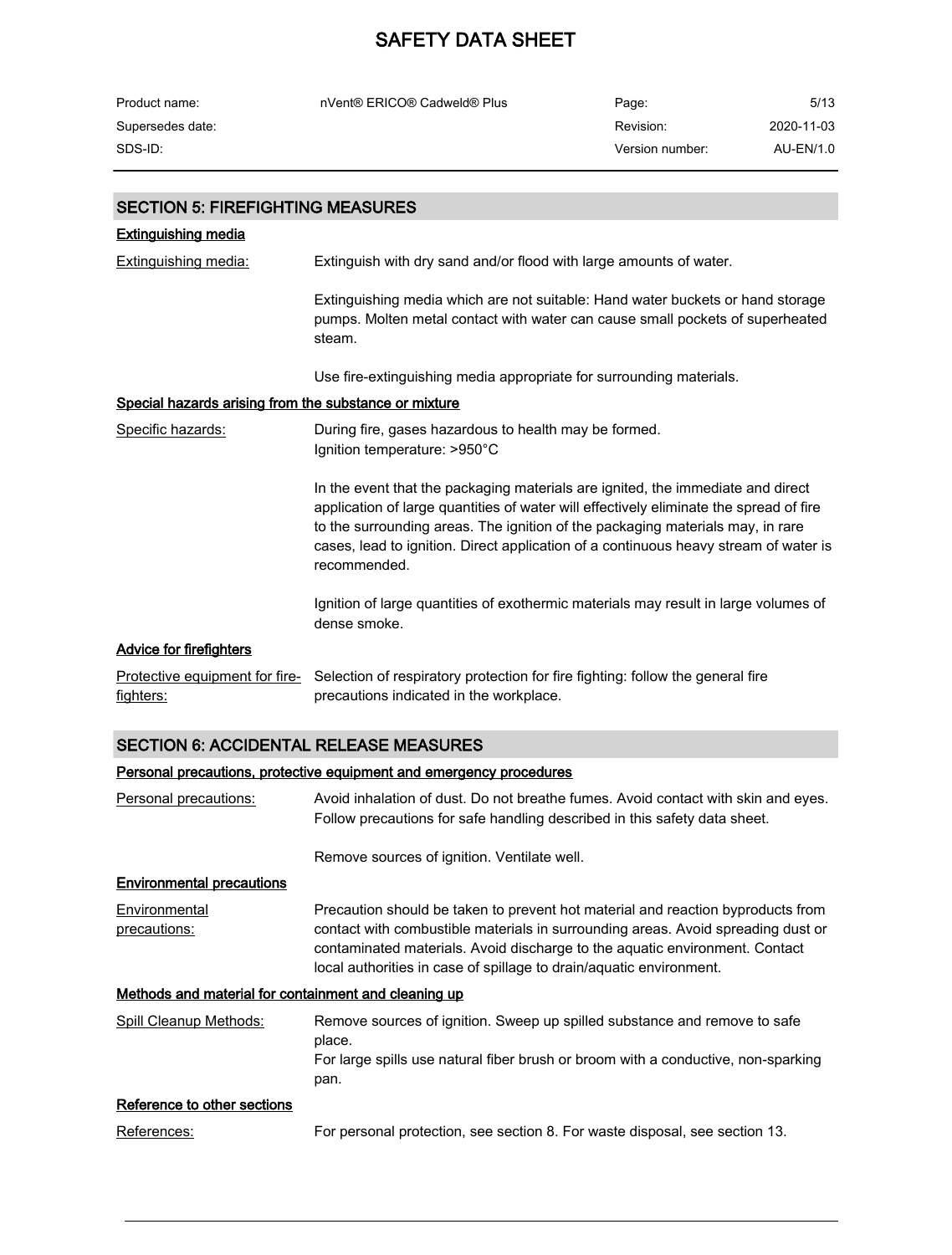| nVent® ERICO® Cadweld® Plus | Page:     | 6/13            |
|-----------------------------|-----------|-----------------|
|                             | Revision: | 2020-11-03      |
|                             |           | AU-EN/1.0       |
|                             |           | Version number: |

### SECTION 7: HANDLING AND STORAGE

## Precautions for safe handling Safe handling advice: Avoid inhalation of dust. Do not breathe fumes. Avoid contact with skin and eyes. Observe good chemical hygiene practices. nVent ERICO Cadweld Plus Welding and Filler Materials are designed for use in nVent ERICO Cadweld equipment only. Use of improper or damaged equipment can lead to exposure to molten metal and reaction byproducts, resulting in personal injury. Technical measures: Do not smoke or use open fire or other sources of ignition. Work practice should minimise risk of contact. Technical precautions: Confined space: Local exhaust is recommended. Conditions for safe storage, including any incompatibilities <u>Technical measures for safe </u> nVent ERICO Cadweld Plus Welding and Filler Materials should be stored in a l storage: clean, dry and secure location. Storage should include provisions to minimize rough handling, excessive vibration and physical abuse. All outer packages must be stored in accordance with label markings. Storage conditions: If evidence is present of damaged or contaminated products, these units should not be used.

If proper storage is maintained, nVent ERICO Cadweld Plus Materials do not exhibit any storage or shelf life.

### Specific end use(s)

Specific use(s): Welding material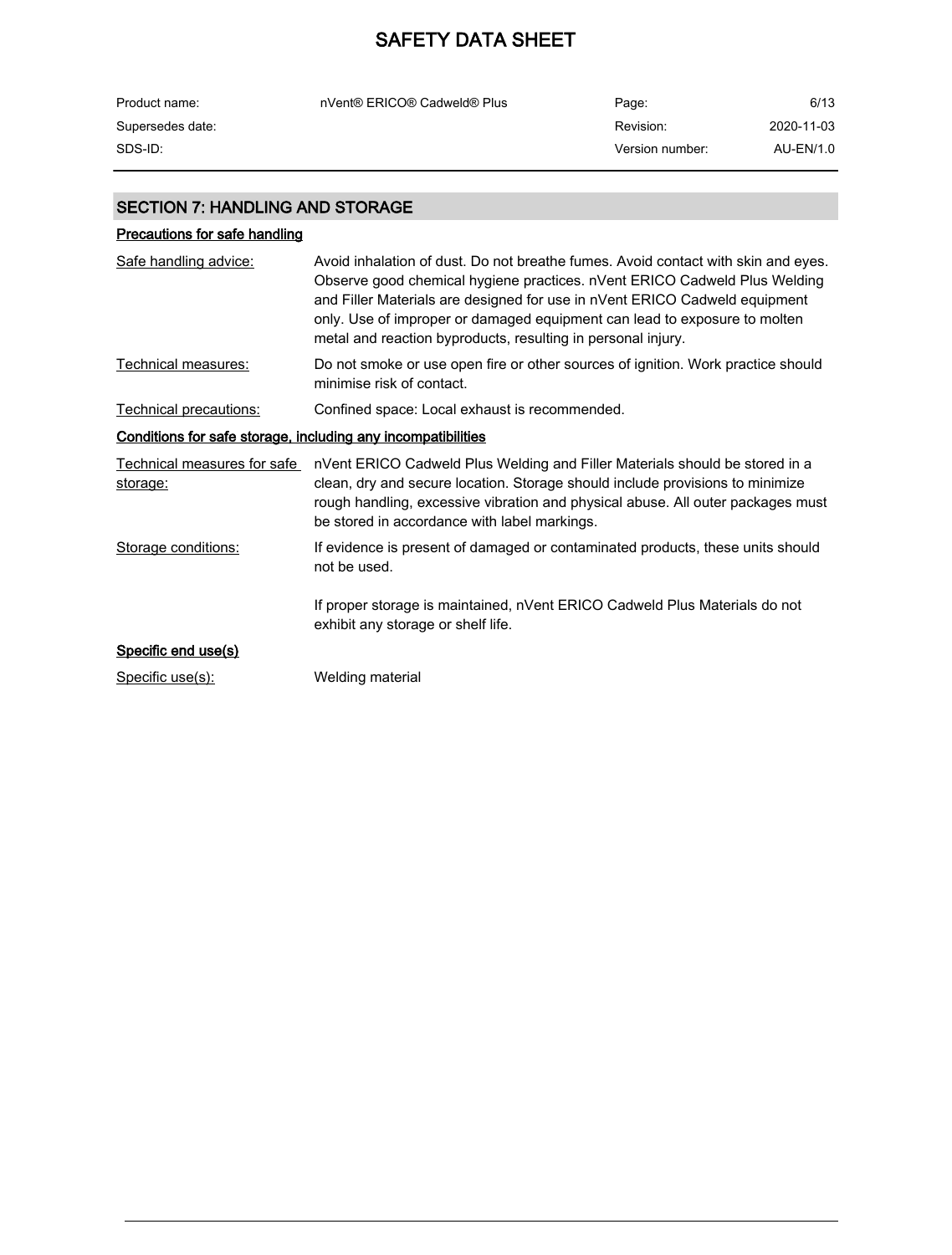| Product name:    | nVent® ERICO® Cadweld® Plus | Page:           | 7/13       |
|------------------|-----------------------------|-----------------|------------|
| Supersedes date: |                             | Revision:       | 2020-11-03 |
| SDS-ID:          |                             | Version number: | AU-EN/1.0  |

#### SECTION 8: EXPOSURE CONTROLS/PERSONAL PROTECTION

#### Control parameters

A detailed fume analysis was conducted on nVent ERICO Cadweld Plus Welding Materials. Reaction byproducts were tested for total dust, respirable dust, metals, acids, fluorides, various elements, and volatile organic compounds (VOC's). All sampling and analysis followed methodologies dictated by the National Institute of Occupational Safety and Health (NIOSH) and by the Occupational Safety and Health Administration (OSHA). A certified Industrial Hygienist did the sample collection and independent

Occupational exposure limits:

| CAS-No.:                 | Chemical name:               | As:                      | Exposure limits:                                                                                                             | Type:      | Notes: | References |
|--------------------------|------------------------------|--------------------------|------------------------------------------------------------------------------------------------------------------------------|------------|--------|------------|
|                          |                              |                          |                                                                                                                              |            |        | ÷.         |
| 7440-50-8                | Copper, dusts & mists        | Cu                       | 1 mg/m $3$                                                                                                                   | TWA        |        | WES        |
| 7440-50-8                | Copper (fume)                | $\overline{\phantom{a}}$ | $0.2$ mg/m $3$                                                                                                               | <b>TWA</b> |        | <b>WES</b> |
| 7440-31-5                | Tin, metal                   |                          | 2 mg/m $3$                                                                                                                   | <b>TWA</b> |        | <b>WES</b> |
| 7429-90-5                | Aluminium, pyro powders      | Al                       | 5 mg/m $3$                                                                                                                   | TWA        |        | WES        |
| 7429-90-5                | Aluminium (welding<br>fumes) | AI                       | 5 mg/m $3$                                                                                                                   | <b>TWA</b> |        | <b>WES</b> |
| 7429-90-5                | Aluminium (metal dust)       | $\overline{\phantom{a}}$ | 10 $mg/m3$                                                                                                                   | TWA        |        | <b>WES</b> |
|                          | <b>Fluorides</b>             | F                        | $2.5 \text{ mg/m}$ 3                                                                                                         | TWA        |        | <b>WES</b> |
| Notes:                   |                              |                          | WES: Workplace exposure standards for airborne contaminants.                                                                 |            |        |            |
| <b>Exposure controls</b> |                              |                          |                                                                                                                              |            |        |            |
| Engineering measures:    |                              |                          | Provide adequate ventilation. Observe Occupational Exposure Limits and<br>minimise the risk of inhalation of dust and fumes. |            |        |            |
|                          |                              |                          |                                                                                                                              |            |        |            |

| Personal protection equipment should be chosen according to relevant        |
|-----------------------------------------------------------------------------|
| AS/NZS standards and in discussion with the supplier of the personal        |
| protective equipment. Use special welding equipment for protection of eyes. |
| skin and respiratory system.                                                |
|                                                                             |

Respiratory equipment: Normal use precludes use of special protection as material is generally used out of doors, in small quantities and is of short duration. In case of inadequate ventilation and work of long duration or on large surface areas in confined rooms. Wear suitable respiratory equipment for dusts and metal fumes. Hand protection: Heat insulated protective gloves. Recommended for handling hot equipment.

Eye protection: Wear goggles/face shield. Avoid direct eye contact with "flash" of light from reaction.

Skin protection: Use protective clothing, which covers arms and legs.

Hygiene measures: Wash hands after handling. Change contaminated clothing.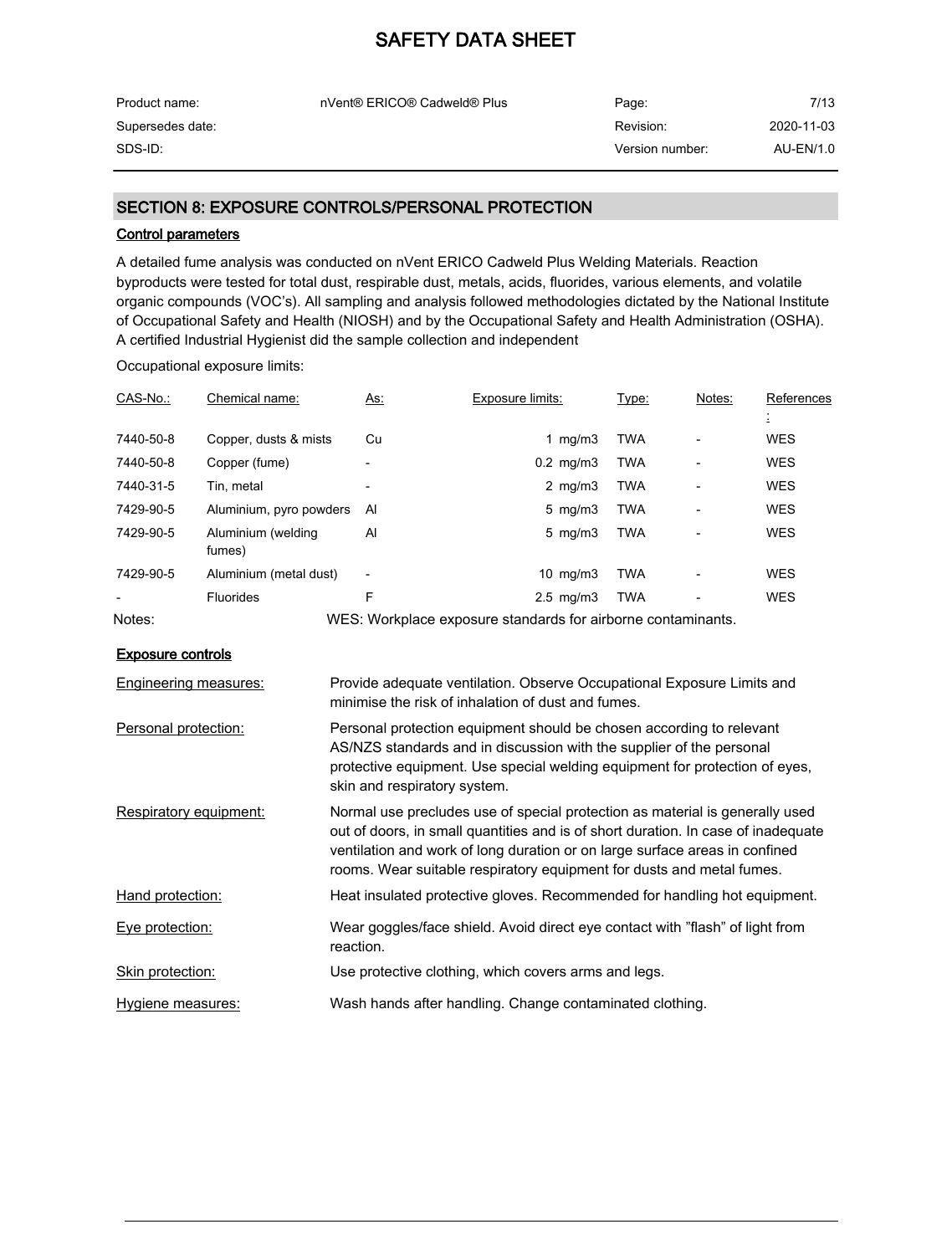| Product name:    |
|------------------|
| Supersedes date: |
| SDS-ID:          |

nVent® ERICO® Cadweld® Plus extending the Page:

Revision: Version number: SDS-ID: AU-EN/1.0 8/13 2020-11-03

### SECTION 9: PHYSICAL AND CHEMICAL PROPERTIES

## Information on basic physical and chemical properties

| Form:                                        | Granular.                             |
|----------------------------------------------|---------------------------------------|
| Colour:                                      | Grey-black                            |
| Odour:                                       | Odourless.                            |
| <u>pH:</u>                                   | Not available.                        |
| Melting point / freezing point:              | 1093°C / 2000°F                       |
| Boiling point:                               | Not available.                        |
| Flash point:                                 | Not relevant.                         |
| Evaporation rate:                            | Not relevant.                         |
| Vapour pressure:                             | Not relevant.                         |
| Vapour density:                              | Not relevant.                         |
| Solubility:                                  | Insoluble in water                    |
| Partition coefficient (n-<br>octanol/water): | Not available.                        |
| Auto-ignition<br>temperature (°C):           | $> 950^{\circ}$ C / 1742 $^{\circ}$ F |
| Decomposition<br>temperature (°C):           | Not available.                        |
| <u>Viscosity:</u>                            | Not relevant.                         |
| <b>Explosive properties:</b>                 | Not available.                        |
| Oxidising properties:                        | Not available.                        |
| Other information                            |                                       |
| Other data:                                  | SPECIFIC GRAVITY (water=1): 5.5       |
|                                              |                                       |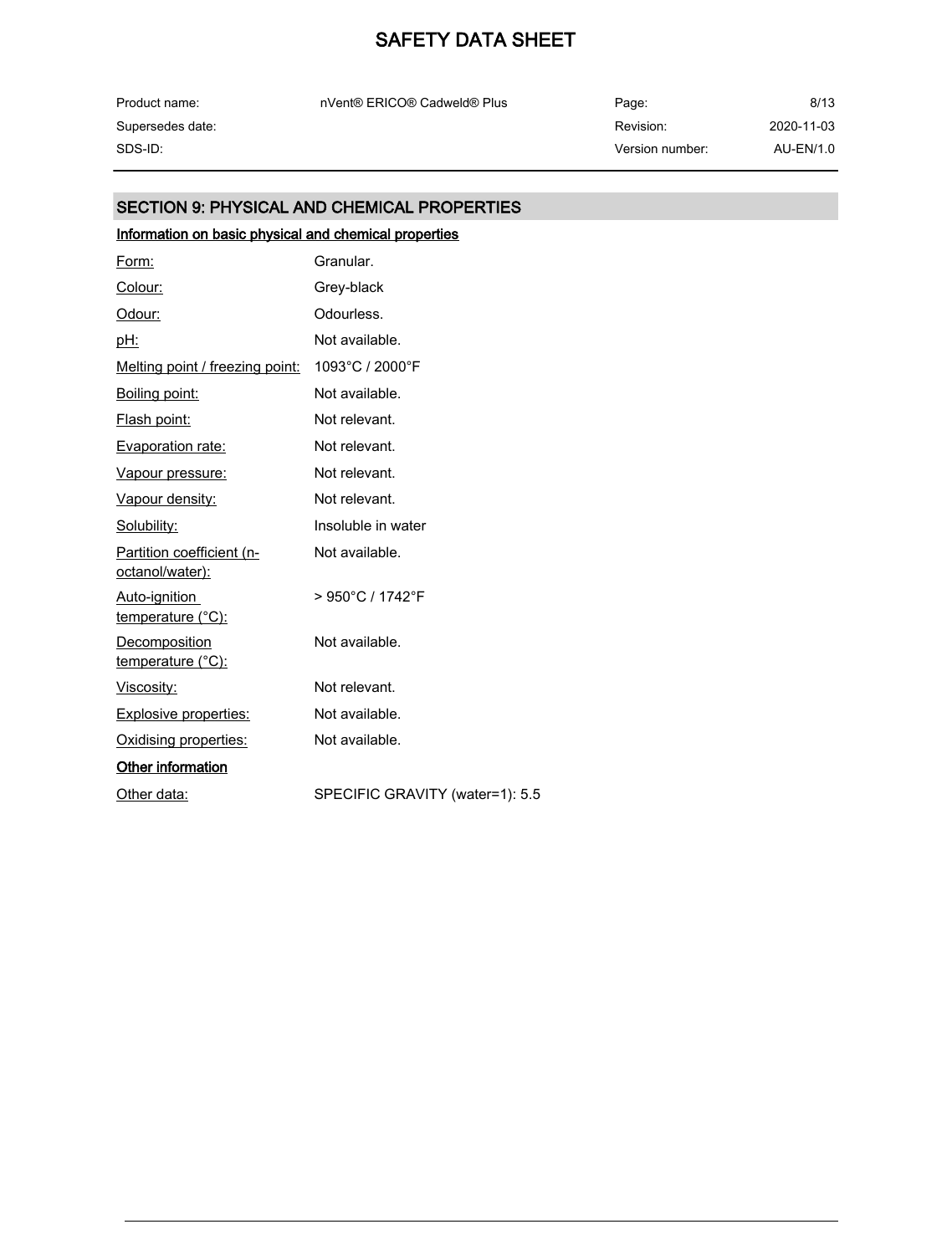| Product name:                               | nVent® ERICO® Cadweld® Plus                                                                                                                                                                                    | Page:           | 9/13       |  |  |
|---------------------------------------------|----------------------------------------------------------------------------------------------------------------------------------------------------------------------------------------------------------------|-----------------|------------|--|--|
| Supersedes date:                            |                                                                                                                                                                                                                | Revision:       | 2020-11-03 |  |  |
| SDS-ID:                                     |                                                                                                                                                                                                                | Version number: | AU-EN/1.0  |  |  |
|                                             |                                                                                                                                                                                                                |                 |            |  |  |
| <b>SECTION 10: STABILITY AND REACTIVITY</b> |                                                                                                                                                                                                                |                 |            |  |  |
| <b>Reactivity</b>                           |                                                                                                                                                                                                                |                 |            |  |  |
| Reactivity:                                 | See hazardous reactions.                                                                                                                                                                                       |                 |            |  |  |
| <b>Chemical stability</b>                   |                                                                                                                                                                                                                |                 |            |  |  |
| Stability:                                  | Stable. Not sensitive to vibrations, shock or impact and is not subject to<br>spontaneous ignition.                                                                                                            |                 |            |  |  |
| <b>Possibility of hazardous reactions</b>   |                                                                                                                                                                                                                |                 |            |  |  |
| Hazardous Reactions:                        | Aggressive reactions are possible if excess moisture is present in the mould or<br>on the conductors to be welded. Care should be taken to ensure proper<br>preparation in accordance with instruction prints. |                 |            |  |  |
| <b>Conditions to avoid</b>                  |                                                                                                                                                                                                                |                 |            |  |  |
|                                             | Conditions/materials to avoid: Temperatures above ignition point. (950 °C)                                                                                                                                     |                 |            |  |  |
| <b>Incompatible materials</b>               |                                                                                                                                                                                                                |                 |            |  |  |
| Incompatible materials:                     | Typical of problems associated with molten metals.                                                                                                                                                             |                 |            |  |  |
|                                             | <b>Hazardous decomposition products</b>                                                                                                                                                                        |                 |            |  |  |
| Hazardous decomposition<br>products:        | None under normal conditions. Polymerization will not occur.                                                                                                                                                   |                 |            |  |  |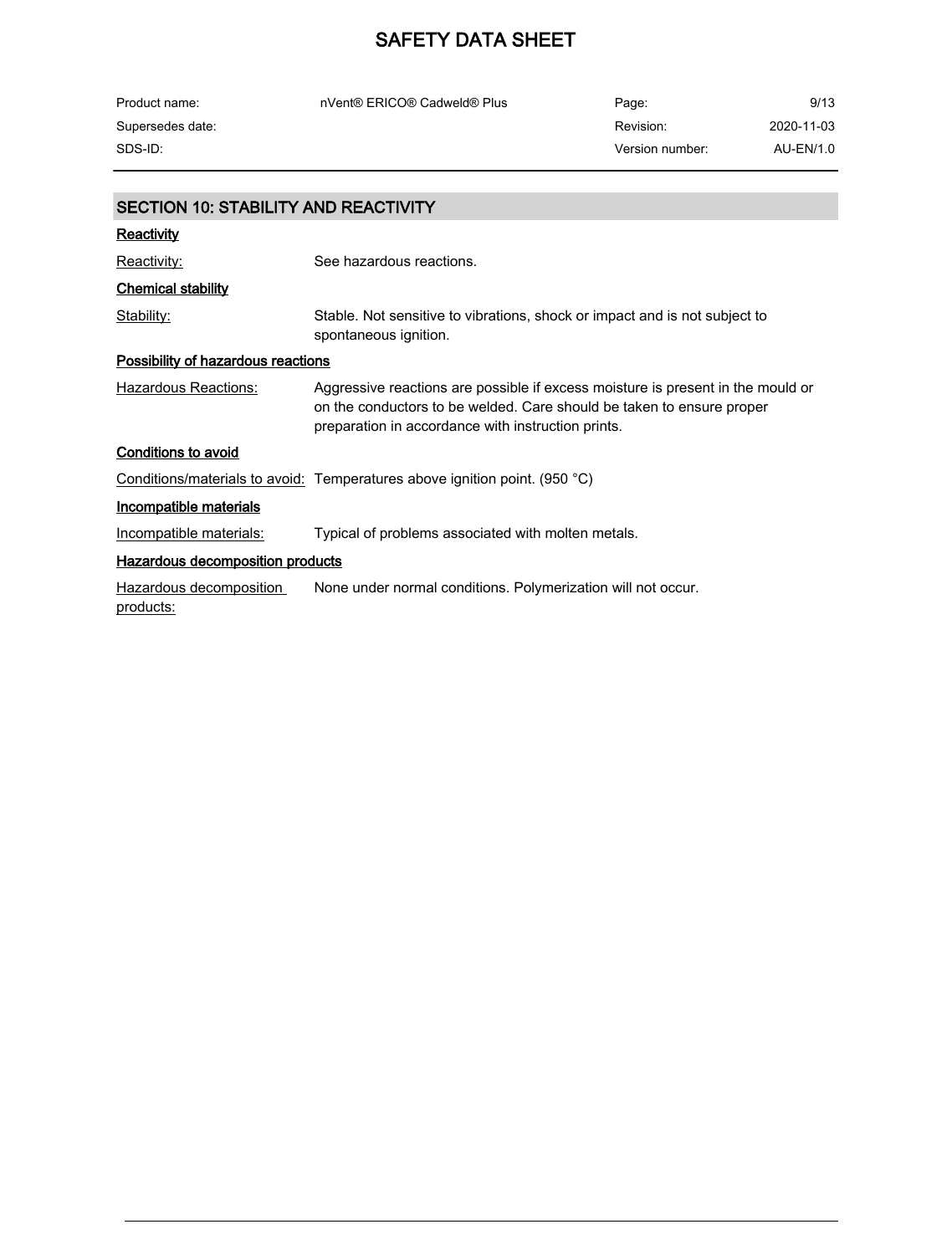| Product name:    | nVent® ERICO® Cadweld® Plus | Page:           | 10/13      |
|------------------|-----------------------------|-----------------|------------|
| Supersedes date: |                             | Revision:       | 2020-11-03 |
| SDS-ID: .        |                             | Version number: | AU-EN/1.0  |

### SECTION 11: TOXICOLOGICAL INFORMATION

| Information on toxicological effects                      |                                                                                                                                                                                                                                                                                                                      |  |  |  |
|-----------------------------------------------------------|----------------------------------------------------------------------------------------------------------------------------------------------------------------------------------------------------------------------------------------------------------------------------------------------------------------------|--|--|--|
| <b>Acute Toxicity (Oral):</b>                             | Harmful if swallowed.                                                                                                                                                                                                                                                                                                |  |  |  |
| <b>Acute Toxicity (Dermal):</b>                           | Based on available data, the classification criteria are not met.                                                                                                                                                                                                                                                    |  |  |  |
| <b>Acute Toxicity (Inhalation):</b>                       | Harmful if inhaled.                                                                                                                                                                                                                                                                                                  |  |  |  |
| <b>Skin Corrosion/Irritation:</b>                         | Based on available data, the classification criteria are not met.                                                                                                                                                                                                                                                    |  |  |  |
| Serious eye damage/irritation: Causes serious eye damage. |                                                                                                                                                                                                                                                                                                                      |  |  |  |
| Respiratory or skin<br>sensitisation:                     | Based on available data, the classification criteria are not met.                                                                                                                                                                                                                                                    |  |  |  |
| Germ cell mutagenicity:                                   | Based on available data, the classification criteria are not met.                                                                                                                                                                                                                                                    |  |  |  |
| Carcinogenicity:                                          | Based on available data, the classification criteria are not met.                                                                                                                                                                                                                                                    |  |  |  |
| <b>Reproductive Toxicity:</b>                             | Based on available data, the classification criteria are not met.                                                                                                                                                                                                                                                    |  |  |  |
| <u>STOT - Single exposure:</u>                            | Based on available data, the classification criteria are not met.                                                                                                                                                                                                                                                    |  |  |  |
| <b>STOT - Repeated exposure:</b>                          | Based on available data, the classification criteria are not met.                                                                                                                                                                                                                                                    |  |  |  |
| Aspiration hazard:                                        | Based on available data, the classification criteria are not met.                                                                                                                                                                                                                                                    |  |  |  |
| Inhalation:                                               | Dust may irritate throat and respiratory system and cause coughing. Heating<br>above the melting point releases metallic oxides which may cause metal fume<br>fever by inhalation. The symptoms are shivering, fever, malaise and muscular<br>pain.                                                                  |  |  |  |
| Skin contact:                                             | Dust has an irritating effect on moist skin. Prolonged and/or repeated contact:<br>May cause eczema-like skin disorders (dermatitis). The molten product can<br>cause serious burns.                                                                                                                                 |  |  |  |
| Eye contact:                                              | Particles/fumes in the eyes may cause discomfort/irritation.                                                                                                                                                                                                                                                         |  |  |  |
| Ingestion:                                                | Ingestion may cause nausea, headache, dizziness and intoxication.                                                                                                                                                                                                                                                    |  |  |  |
| Specific effects:                                         | Frequent inhalation of dust over a long period of time increases the risk of<br>developing lung diseases. Copper oxide may by repeated or prolonged inhalation<br>occasionally cause ulceration and perforation of the nasal septum. Long term<br>exposure to copper containing dusts may cause allergic dermatitis. |  |  |  |
| Toxicological data:                                       | LD50 (oral, rat): 1340 mg/kg (Dicopper oxide)                                                                                                                                                                                                                                                                        |  |  |  |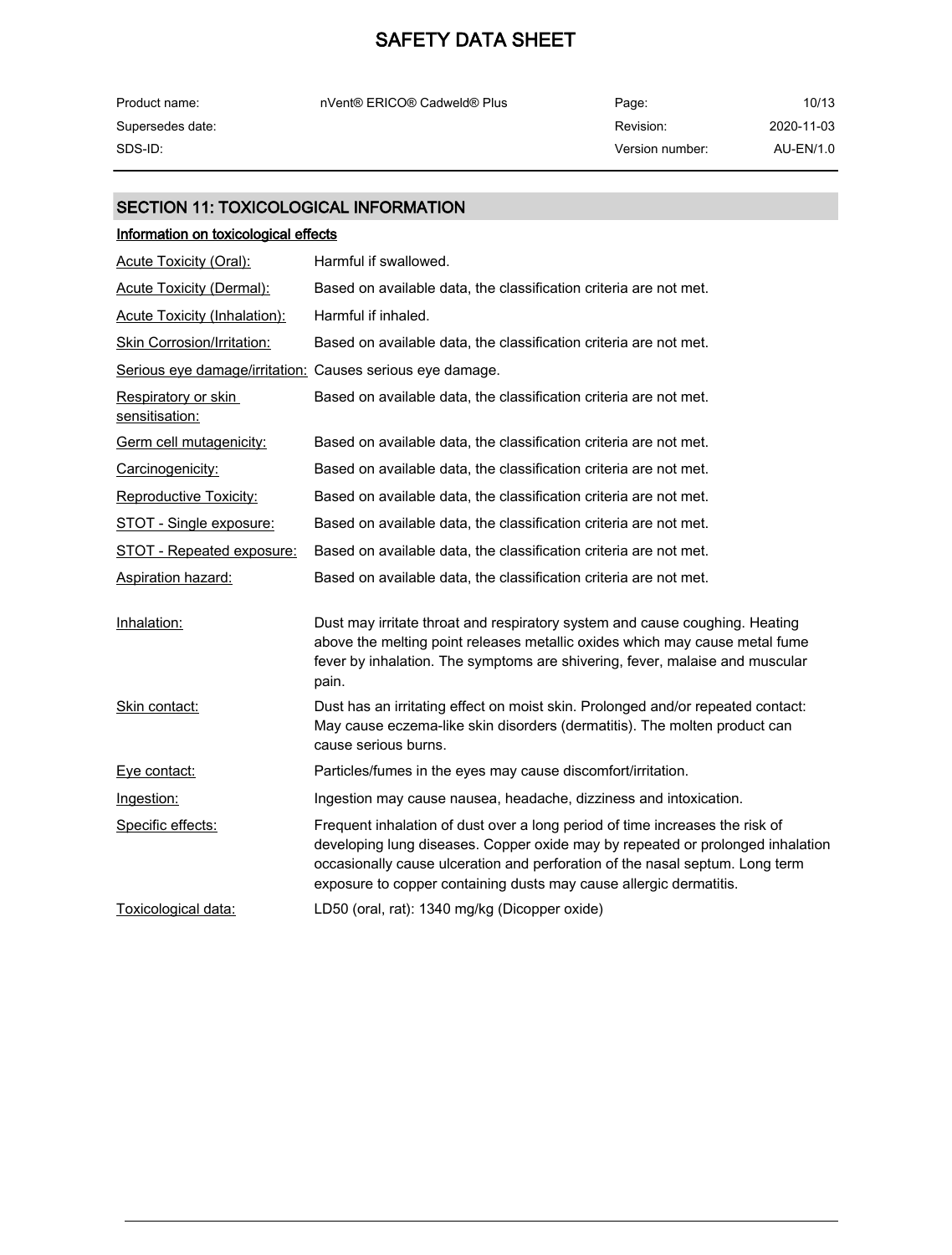| Product name:    | nVent® ERICO® Cadweld® Plus | Page:           | 11/13      |
|------------------|-----------------------------|-----------------|------------|
| Supersedes date: |                             | Revision:       | 2020-11-03 |
| SDS-ID: .        |                             | Version number: | AU-EN/1.0  |

## SECTION 12: ECOLOGICAL INFORMATION

| <b>Toxicity</b>                      |                                                                                 |  |  |  |
|--------------------------------------|---------------------------------------------------------------------------------|--|--|--|
| Ecotoxicity:                         | Very toxic to aguatic life with long lasting effects.                           |  |  |  |
| <b>Persistence and degradability</b> |                                                                                 |  |  |  |
| Degradability:                       | The product solely consists of inorganic compounds which are not biodegradable. |  |  |  |
| Bioaccumulative potential            |                                                                                 |  |  |  |
| Bioaccumulative potential:           | No data available on bioaccumulation.                                           |  |  |  |
| Mobility in soil                     |                                                                                 |  |  |  |
| Mobility:                            | The product is not volatile but may be spread by dust-raising handling.         |  |  |  |
| Results of PBT and vPvB assessment   |                                                                                 |  |  |  |
| PBT/vPvB:                            | This product does not contain any PBT or vPvB substances.                       |  |  |  |
| Other adverse effects                |                                                                                 |  |  |  |
| Other adverse effects:               | None known.                                                                     |  |  |  |

### SECTION 13: DISPOSAL CONSIDERATIONS

#### Waste treatment methods

Dispose of waste and residues in accordance with local authority requirements. Waste is classified as hazardous waste.

### SECTION 14: TRANSPORT INFORMATION

The product is covered by international regulation on the transport of dangerous goods (IMDG, IATA).

| <b>UN number</b>                               |                                                                          |
|------------------------------------------------|--------------------------------------------------------------------------|
| UN-No:                                         | 3077                                                                     |
| UN proper shipping name                        |                                                                          |
| Proper Shipping Name:                          | ENVIRONMENTALLY HAZARDOUS SUBSTANCE, SOLID, N.O.S. (Dicopper<br>oxide)   |
| <b>Transport hazard class(es)</b>              |                                                                          |
| Class:                                         | 9                                                                        |
| Packing group                                  |                                                                          |
| PG:                                            | III                                                                      |
| <b>Environmental hazards</b>                   |                                                                          |
| Marine pollutant:                              | Yes.                                                                     |
| <b>Environmentally Hazardous</b><br>substance: | Yes.                                                                     |
| <b>Special precautions for user</b>            |                                                                          |
| Special precautions:                           |                                                                          |
|                                                | Transport in bulk according to Annex II of MARPOL 73/78 and the IBC Code |
| Transport in bulk:                             |                                                                          |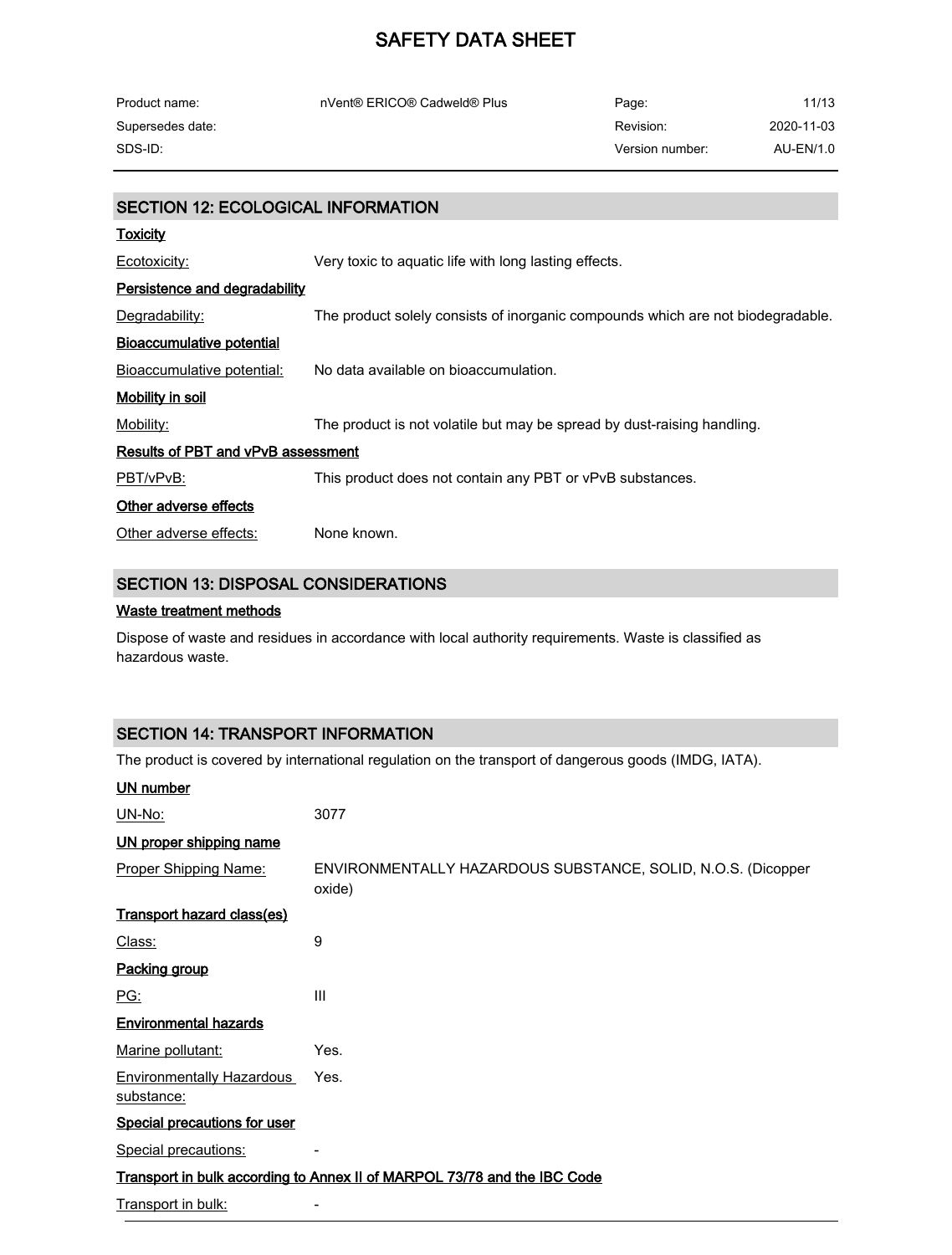| Product name:    | nVent® ERICO® Cadweld® Plus | Page:           | 12/13      |
|------------------|-----------------------------|-----------------|------------|
| Supersedes date: |                             | Revision:       | 2020-11-03 |
| SDS-ID:          |                             | Version number: | AU-EN/1.0  |

#### SECTION 15: REGULATORY INFORMATION

#### Safety, health and environmental regulations/legislation specific for the substance or mixture

All chemicals included in the product are AICS listed or exempted. SUSMP: all ingredients are not listed or are excepted. This product contains no ingredient listed in the model WHS Regulations 2011 (as amended), Schedule 10.

National regulation: Work Health and Safety Regulations 2011, with amendments. National model Code of Practice for the Labelling of Workplace Hazardous Chemicals (2018). National model Code of Practice for the Preparation of Safety Data Sheets for Hazardous Chemicals (2018). Workplace exposure standards for airborne contaminants (2019). The Standard for the Uniform Scheduling of Medicines and Poisons (SUSMP). Industrial Chemicals Act 2019.